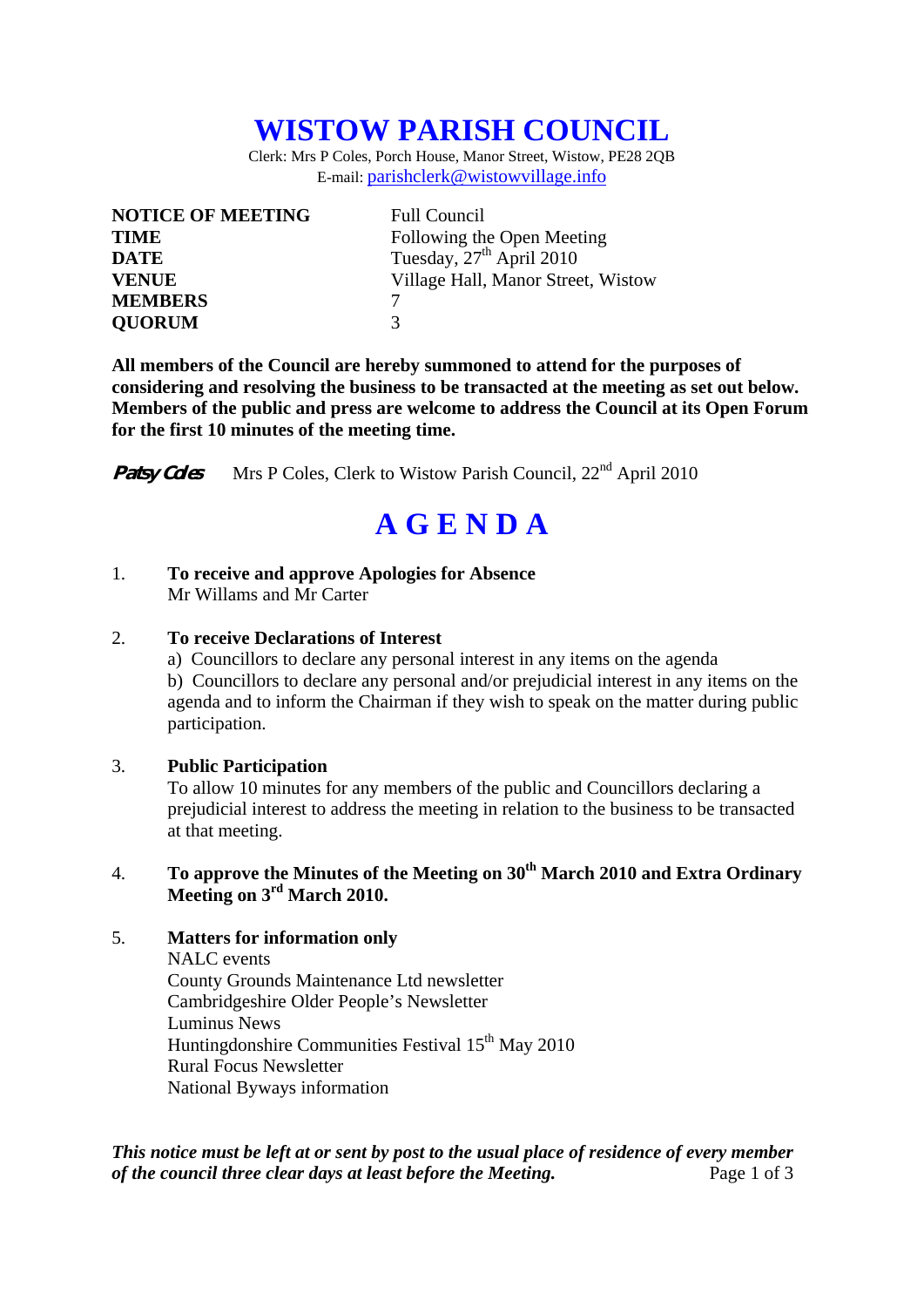Page 2

## 6. **Community Liaison Officer** Any Police or Crime issues to be discussed? Neighbourhood Forum 20<sup>th</sup> April at Ramsey Community Centre at 7pm 7. **To receive reports from County and District Councillors**

Mr V Lucas, Mr P Bucknell, and Mr P Ward

#### 8. **Finance**

| a) to approve the Financial Statement                     |         |
|-----------------------------------------------------------|---------|
| b) to approve payment of outstanding amounts :            |         |
| Mrs P Coles – November salary (rates as per minute no. 8e |         |
| of the meeting dated the $15/12/09$ )                     | £251.73 |
| Refund of grass seed to Mr Bucknell                       | £ 19.94 |
| Environment agency drainage charges                       | £ 13.81 |
| Play Inspection Company – safety inspection               | £117.50 |
| Stationery – print cartridges                             | £ 42.94 |
| P3 Coordinators Course – Introduction to Rights of Way    |         |
| Legislation and Responsibilities                          | £ 35.00 |
| c) to review cash flow and resolve anticipated issues     |         |
| new budget starts, notification of transfer of Precept    |         |

#### 9. **Correspondence**

Digital switchover help scheme – information leaflet Letter from PCC regarding church path repairs

## 10. **To consider any Planning Applications received**

1000391FUL – Retention of prefabricated building for use as a shop selling farm produce and other goods - Hillside, Mill Road, Wistow

## 11. **Open Meeting, Tuesday, 27th April 2010** Feedback from Open Meeting

## 12. **Elections 27th May 2010/Preparation for AGM**

The election is uncontested therefore will not take place Discussion regarding Officers for the forthcoming year

### 13. **Street Lighting**

PC9, Church Street is recommended for replacement, estimate of costs received

### 14. **CPALC Membership**

CPALC membership is due for renewal at a cost of £151.94

### *This notice must be left at or sent by post to the usual place of residence of every member of the council three clear days at least before the Meeting***.** Page 2 of 3